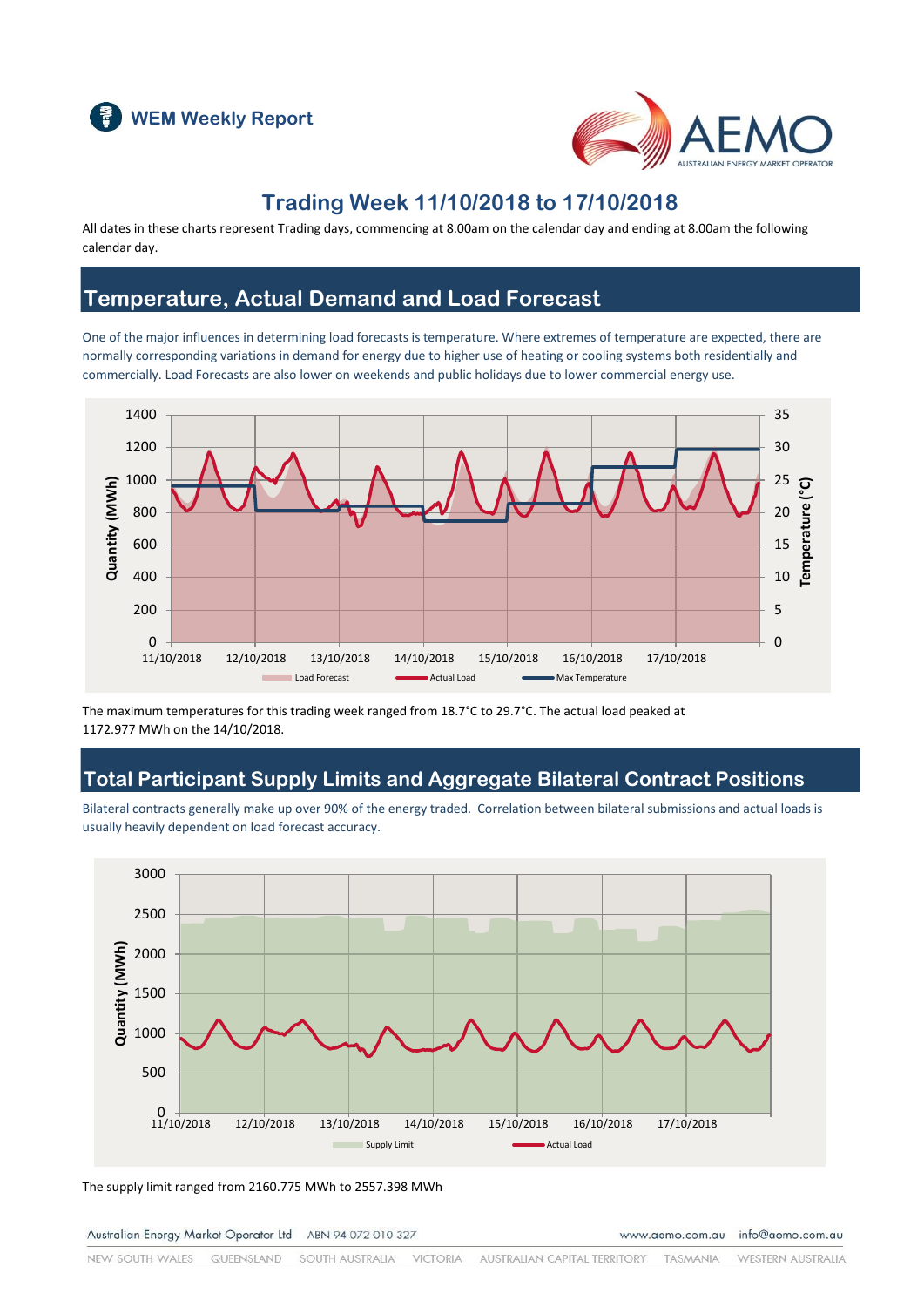## **Net Balancing Market Trades**

Bilateral contracts and STEM trading are generally based on the forecast energy requirements of Participants. When the forecast requirements are higher or lower than the actual requirements for a day, this Market energy must be bought and sold in the balancing mechanism. This graph shows the estimated net balancing trades.



The majority of the balancing activity this week occurred within Balancing Demand. The maximum balancing demand for the week reached 296.0145 MWh on the 14/10/2018. The maximum balancing supply for the week reached -68.486 MWh on the 12/10/2012.

# **Total Traded Energy**

This chart represents a comparison between the total net energy that is traded in Bilateral Contracts, the STEM and the balancing mechanism. Balancing Supply represents cases in which the total contract position is greater than the demand and customers must supply energy back to balancing. Balancing Demand represents cases in which the total contract position is less than the demand and customers must purchase energy from balancing.



Total balancing supply equalled -198.945 MWh whereas total balancing demand equalled 36088.18 MWh. The Total STEM Traded quantity was 9820.835 MWh, with the STEM Clearing Quantity ranging between 0.297 MWh and 93.688 MWh.